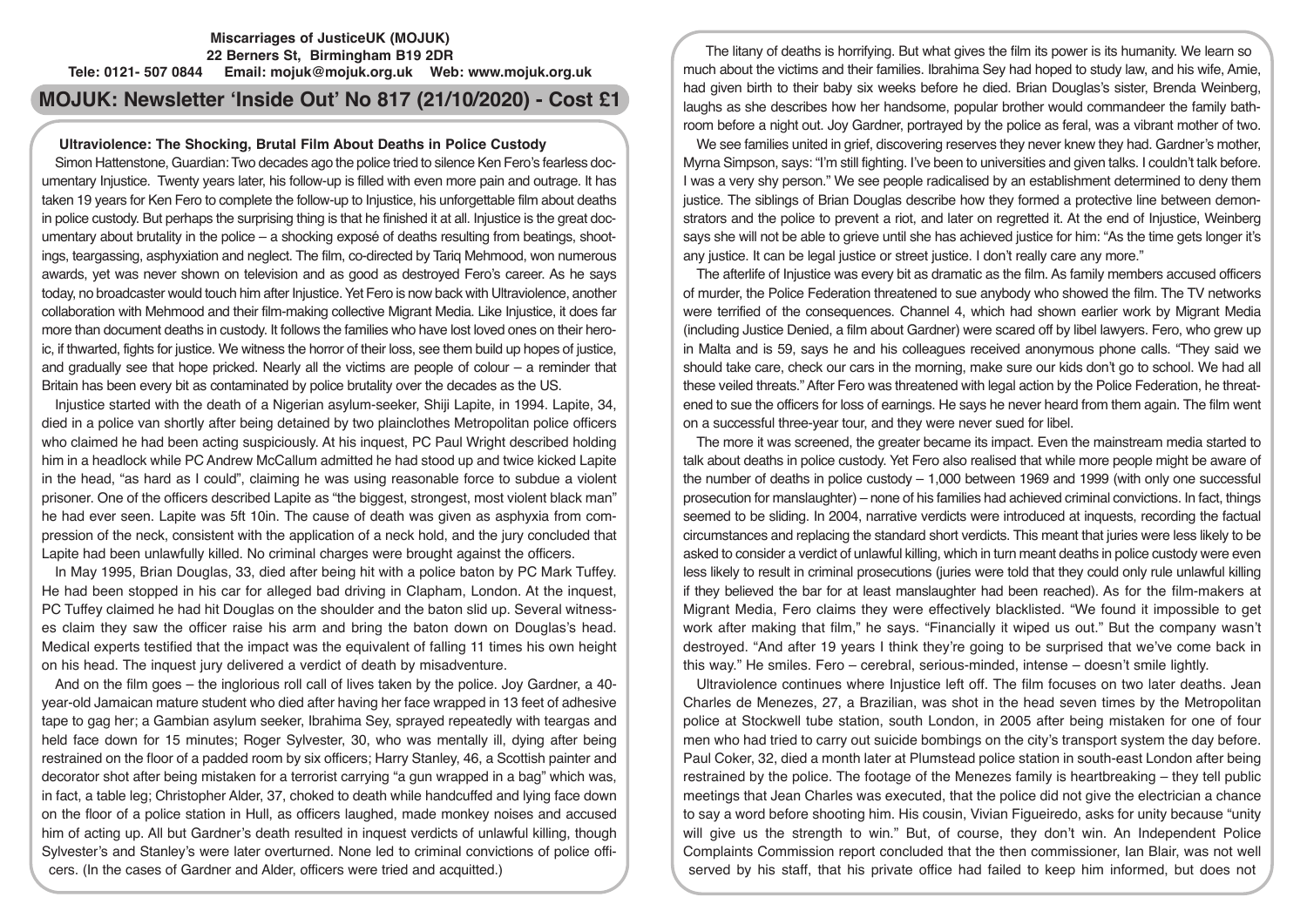uphold allegations of a cover-up against him. No police officer is charged. Figueiredo is left bewildered: "A man is shot in his head and yet their conclusion is no one is accountable?"

Perhaps the most disturbing footage in Ultraviolence is CCTV footage from the police station where Coker died in 2005. After serving a year in prison for burglary, Coker had a new job, a new flat and was looking to make a new start when he was arrested for a breach of the peace at his girlfriend Lucy Chadwick's flat. She called the police when he became "a bit paranoid" after taking cannabis and cocaine. She told the inquest she heard him tell the police: "You are hurting me, I can't breathe, you are killing me." When the police brought him down the stairs, she said, he was making no noise, his face was lolling to one side and he was being carried by his hands and feet. In the police custody suite, we hear officers talk excitedly about the restraint: "He is high as a kite, high on crack." "He was an evil fucker." "He has already assaulted four officers … it's amazing the strength of the fucker to try and do that." It's hard to reconcile this Coker with the one his mother talks about – no angel, she says, but a funny, compassionate, thoughtful son who loved to write poetry.

We see him lying on the floor in a police cell in his boxers, one leg twitching. Then he stops moving and is left for 15 minutes before being pronounced dead. In 2010, the inquest heard that shortly after Coker was pronounced dead, an officer in the custody suite was heard on CCTV saying: "You have to get one death in custody under your belt." The inquest jury concludes he died of cocaine intoxication, and that poor police communication and training had contributed to his death. No officers were charged.

Since the deaths of Menezes and Coker, there have been a number of high-profile deaths in police custody of men of colour – Mark Duggan (2011) and Jermaine Baker (2015) were shot by the Metropolitan police, and Trevor Smith was shot by West Midlands police last year. Leon Briggs died after being restrained by Luton police in 2013, Sheku Bayoh died after being restrained by police in Scotland in 2015, Rashan Charles (2017) and Kevin Clarke (2018) died after being restrained by the Met.

No police officers involved in these deaths were prosecuted. (In the case of Baker, though, last week the Court of Appeal ruled that the firearms officer – known only as W80 – could face misconduct proceedings after an earlier decision to bring disciplinary proceedings had been quashed by the High Court last year.) The inquest into Clarke's death, which concluded last Friday, heard that he told officers "I can't breathe ... I'm going to die." In its narrative verdict, the jury found that the way the police had restrained Clarke, a paranoid schizophrenic, "probably more than minimally" contributed to his death.

There is one small but significant fist-pump moment in Ultraviolence. In 2006, 11 years to the day after his involvement in Brian Douglas's death, Mark Tuffey was in court facing a criminal charge. He had been reported by fellow officers after chasing a black man, kicking him and calling him a "dirty black cunt". Tuffey was convicted of racially aggravated behaviour and ordered to pay a £400 fine and £400 costs. "We saw him stand in the dock and found guilty. It did feel good to know he would no longer be a serving officer as he had continued to be since Brian's death," says Douglas's sister Brenda Weinberg. "I walked away from court that day not necessarily feeling victorious but that a little piece of justice had been done."

While we see the same brutality in Ultraviolence as we did in Injustice, it is a very different film – more personal essay than pure documentary. After Injustice, Fero found himself teaching students how to make activist films at Coventry university and telling them about the great revolutionary film-makers. Ultraviolence feels like a homage to his heroes. There are nods to Jean-Luc Godard (Fero refuses to conform to a linear narrative – the film is as much about

the brutality of the Iraq war as the brutality of the police) and Chris Marker (it opens with his statement "Rarely has reality needed so much to be imagined."). Injustice and Ultraviolence are full of trauma but they are also full of resistance.

Fero pays tribute to James Baldwin ( as the narrator he addresses the film to his son, just as Baldwin's The Fire Next Time is addressed to his nephew). He references Susan Sontag, telling us to think about what has been left out of the image as much about as what we can see. We are shown the infamous still from Vietnam of the naked, melting child running after being hit with napalm, and Fero segues to the second battle of Fallujah in 2004, and the allegation that Iraqi children were burned with white phosphorus. At times he throws the kitchen sink into Ultraviolence. The film is didactic (a call to action, a plea to his son's generation to resist authority), discordant (migraine-inducing sound effects) and determined to disrupt its own narrative. It is proudly, cussedly uncontainable. Ultraviolence feels both old-fashioned – it could have been made in the 1960s – and surprisingly contemporary.

For years, Fero says, he didn't have a clue what to do with his material. He didn't know who would want to watch a film like this. The world was vapid, depoliticised, uniform. Now he says he sees it changing by the day. "It would be impossible, six or seven years ago, to think that issues of class, race and gender would be central to the political debate in this country. In the UK, race was only used as an issue to divide people. But as a powerful force of unity, as something that white kids could get into as well, it just didn't exist and now it does. So when you see thousands and thousands of young people marching because of the environment or marching because of racism or marching because of gender, that fills me with hope." He offers another rare smile. "You'd have to be a cold-hearted bastard not to be filled with hope."

His smile widens. "I can see in the eyes of these young people that they really have had enough. They're hungry for something. Some answer, that makes sense of this mess that this government and other governments have got us in. And anything that makes them think about their position, makes them think about fighting back, makes them knowledgeable about the history of resistance and how people can say fuck off to governments can only help."

Fero may not seem a natural optimist, but he insists he is. Why would he make these films otherwise, he asks. I give him a look. Really? Surely, Injustice and Ultraviolence are two of the bleakest films ever made. Yes, he says, the subject may be bleak, but its protagonists are beacons of hope. And he has a point. I think of the families walking united, arm in arm past the police barricade into parliament to make their point once again – to insist that they will be heard, that things will change. "Injustice and Ultraviolence are full of trauma," Fero says. "But they are also full of resistance. Every time the families speak, every time the families show their pain, every word, every image is a fight back. That's what people need to think about."

# **Guardian View on Covert Human Intelligence Sources: Draw A Line**

Guardian Editorial: It is right to draw up a clear legal basis for the conduct of undercover agents who protect us. But the current bill is unfit for purpose. On 12 February 1989, two men burst through the door of Pat Finucane's home in Belfast as he sat down to dinner, shooting him 14 times in front of his wife and children. Twenty-three years later, David Cameron, then prime minister, apologised for "shocking levels of collusion" between security forces and the lawyer's loyalist killers. Undercover operatives have saved countless lives, including by averting terrorist attacks. The public understands the need for them, and the fact that at times such sources may even need to commit offences to maintain their cover – joining a proscribed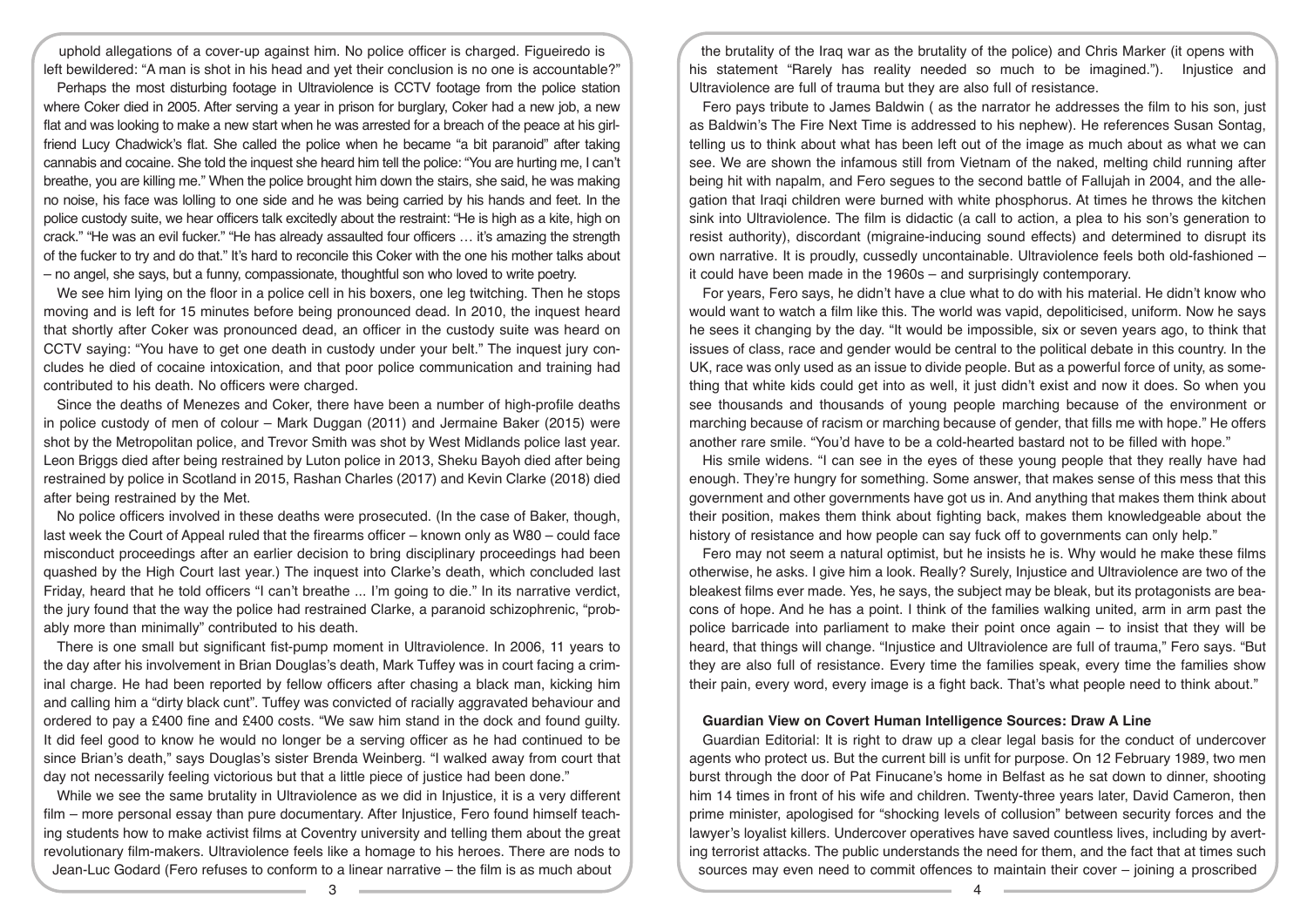organisation is an obvious example. But the risk that they will go much further than they should, and act for much less reason than they claim, is not merely hypothetical, as Mr Finucane's family can attest. So can the women who were "raped by the state", in the words of one of those deceived into a relationship by a "spy cop" posing as an activist.

This is why the covert human intelligence sources bill, which passed at its second reading in the Commons on Tuesday, is of such concern. The government appears to have been stirred to action by its narrow victory in a legal case brought by Reprieve, the Pat Finucane Centre, and other NGOs. Though the investigatory powers tribunal (IPT) backed MI5's ability to authorise involvement in criminality, two of the five judges disagreed – the first dissent in the IPT's two-decade history. One described the government's claimed basis for the policy as setting a "dangerous precedent". Seeking to put longstanding secret protocols on a statutory footing is welcome. But the legislation that has resulted currently offers astounding scope for the use of such sources. Most alarmingly, it does not rule out murder, torture or sexual offences. The argument is that otherwise criminals will be able to test those they suspect with a "checklist", as if they might not already sound them out. Other countries – including Canada and the US – spell out the limits for those operating undercover.

The government's rationale is that of course undercover sources would not breach the Human Rights Act. Yet it has previously argued that the act does not apply to covert agents. Even putting aside the long-term risks posed by the hostility of Tory zealots to human rights law, such assurances are self-evidently empty. Nor should one place faith in the complacent claims that no one would dream of behaving as they did in the bad old days. Consider too the extraordinary breadth of the bill, which covers not only MI5 and the police, but HMRC and even the Food Standards Agency. Covert intelligence can be authorised to "prevent disorder" and to promote "the interests of economic wellbeing of the UK" as well as to protect national security. This rings alarm bells for anyone who recalls that racial equality campaigners and even Stephen Lawrence's grieving parents were targeted by spy cops, or that trade unionists were blacklisted by employers after information was passed on by police.

Of the 1,000 political groups spied on by undercover police officers since 1968, only a handful belonged to the extreme right. Of further concern is the fact that authorisation is provided by those overseeing investigations, rather than by an external figure, such as a judge. Lord Macdonald, a former director of public prosecutions, has pointed out that under this legislation it will be easier for an officer to commit a serious crime than to tap a phone or search a shed. Even if these problems were fixed, however, the failure to draw a red line for agents would still render this bill unfit for purpose. Faced with the government's hefty majority, and the prospect of Conservatives portraying it as soft on national security issues, Labour has abstained – as it did on a similarly dangerous piece of legislation, the overseas operations bill, last month. The former Tory minister David Davis suggests it is highly likely that this bill could be successfully challenged in the courts. But the priority must be forthright parliamentary opposition to this shameful legislation.

## **Scotland Yard Pays Out to Man Fathered by an Undercover Cop**

Art Badivuku, Justice Gap: Scotland Yard has agreed to pay substantial damages to a man fathered by an undercover officer during a secretive four-decade operation by the Metropolitan Police to infiltrate left-wing activist groups. The operation was exposed by female activists in 2011, with more details emerging following a year-long investigation by Guardian journalists and supported by subsequent whistleblowers from within the Met. In the years since, it has come to be known as the 'Spy Cops' scandal. The man, who has been granted anonymity by the court

and is named as 'TBS', discovered in 2011 that his father, who had abandoned him and his mother when he was two years old in 1988, was not animal rights campaigner Bob Robinson, but senior officer of the Special Demonstration Squad (SDS), Bob Lambert.

In what has been publicised in the years since, SDS officers spying on activists were often encouraged to form romantic relationships in order to gain credibility in the movement. Fellow undercover officer, and later whistleblower, Peter Francis, has talked of how Lambert, his superior, advised officers to always use contraception when having sexual relations with activists. Hellen Ball, a Met assistant commissioner, published a formal apology on behalf of the Metropolitan Police and Cressida Dick, reported in the Guardian: 'I wish to express my unreserved apology for the Metropolitan police's role in the circumstances that led to your father's relationship, as an undercover officer, with your mother, which culminated, years later, in the realisation that what you had been led to believe about your father and your home life, and the reasons given by your father for leaving the family home were based on a fundamental deceit.' TBS described how he felt that his birth and childhood had been based on a lie, which caused him severe confusion and distress.

The Met's apology and out of court settlement arrives only days after Parliament passed the Covert Human Intelligence Sources (Criminal Conduct) Bill, which has been dubbed the 'License to Kill' Bill by human rights groups. The Bill is set to make law MI5's long standing policy of allowing its informers and agents to take part in criminal activity if the criminal offences involved were proportionate to the potential evidence extracted in the process. The Minister of State for Security, James Brokenshire, has argued that it was 'important that those with a responsibility to protect the public can continue this work, knowing that they are on a sound legal footing'.

However, last month Amnesty International, alongside a coalition of human rights groups including Reprieve and the Orgreave Truth and Justice Campaign, warned that the Bill could 'end up providing informers and agents with a license to kill'. The Bill does not explicitly forbid any crimes from being committed, with the Government arguing that this would only allow informers being unmasked by criminals testing to see if they are prepared to commit a crime that has been banned by the legislation.

The Labour Party abstained from voting on the Bill, with Shadow Home Secretary Nick Thomas-Symonds arguing in The Independent that Labour will push for 'robust safeguards' at committee stage, with the caveat that the Bill does not apply retrospectively, specifically referencing the Spy Cops scandal. Left-wing Labour MPs organised in the Socialist Campaign Group defied the party whip for the second time in as many weeks to vote against the Bill, following the controversial passing of the Overseas Operation Bill in September. The Bill has passed before the Spy Cops inquiry was able to begin, with delays relating to the coronavirus pandemic. The inquiry, called by then Home Secretary Theresa May in 2014, will scrutinise undercover police tactics, and how undercover officers spied on hundreds of 'left-wing' organisations, including the family of the murdered Black teenager Stephen Lawrence. There are fears amongst activists and MPs that the Covert Human Intelligence Source (Criminal Conduct) Bill would stop potential victims of Spy Cops style scandals from getting justice in the future.

# **Law Society Urges Review to Protect Six Fundamental Principles of Judicial Review**

Local Government Lawyer: The Law Society has set out six fundamental principles of judicial review that it says the Independent Review of Administrative Law (IRAL) "must protect", arguing that judicial review is "a pillar of democracy and a vital check on power". The IRAL was set up in July this year and is chaired by former government minister Lord Faulks QC. Chancery Lane said: "There are legitimate questions as to whether improvements can be made to judicial review so that it functions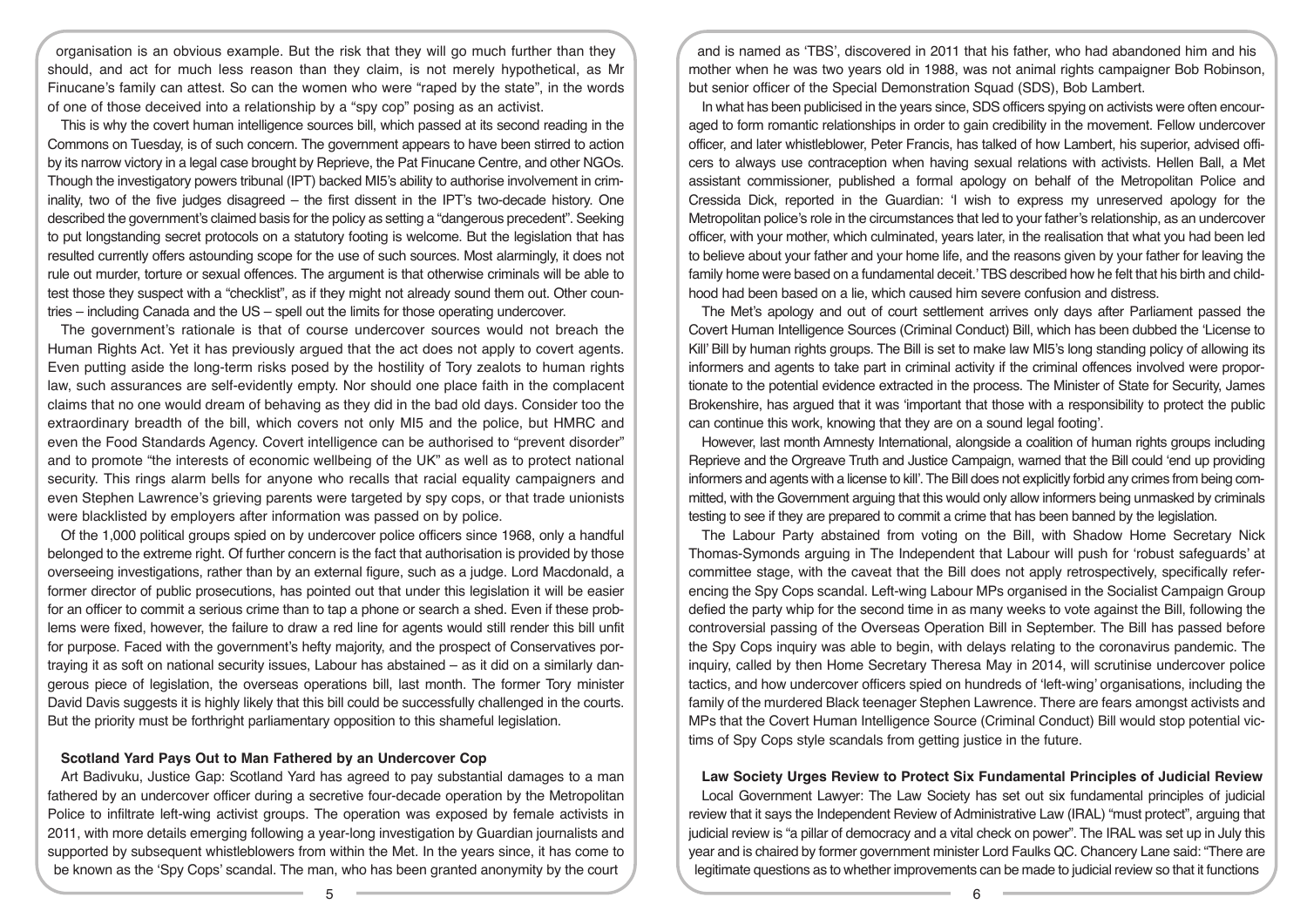more effectively and keeps the focus on testing the lawfulness of decisions. "However, judicial review must continue to be available to provide a vital check on executive power, whichever the government of the day, and ensure accountability of state authorities. It's a limited but important legal process in a modern democracy." The Law Society's "fundamental principles", which it said should be at the heart of any proposals for reform, are as follows:

*Maintaining Checks And Balances:* The fundamental purpose of judicial review is to determine whether public authorities are acting in accordance with the law. Without an effective system of judicial review, other fundamental constitutional principles, such as parliamentary sovereignty, will be weakened. Its essential contribution to upholding the rule of law and principles of democracy within the broader constitutional system must not be diminished. Guaranteeing that it remains an effective and accessible mechanism for ensuring the accountability of government, public bodies and regulators according to the laws made by parliament must be a cornerstone of any possible reform.

*Judicial Independence:* Judicial review brings law and politics into close contact. A mature democracy must be prepared to deal with these tensions. Judges must be free to exercise their duties in judicial review without fear or favour, away from political considerations and criticism, and without being assumed to have an agenda beyond their role in upholding the law, so that they can fulfil their constitutional role and effectively enforce the rights of individuals and organisations.

*Eligibility:* Judicial review is concerned with decision-making by government, public bodies and regulators, and so must be available to all who are affected by those decisions. This includes citizens and non-citizens, when relevant, such as immigration cases or when a company has business interests in the UK. Organisations such as charities or trade unions should also be able to act, within reasonable limits, in the interests of the people, bodies or issues they represent by initiating or intervening in judicial review claims.

*Accessibility and Affordability:* There should not be excessive procedural hurdles which act as a barrier to bringing a claim. The need for prompt resolution and sufficient opportunity to pursue a claim must be appropriately balanced. To be fully accessible, bringing a judicial review claim must also be affordable. Where individuals lack their own financial means, adequate levels of legal aid must be provided to ensure equal access to the courts to enforce their rights. Costs awards and court fees must not be so punitive or unduly burdensome that they prevent claims being brought.

*Scope:* As judicial review concerns decisions made by public bodies, it often touches on decisions which may be political or seen as political. As the remit of the state has expanded, so too has the breadth of decisions subject to judicial review. It is not the role of courts to second guess political decisions and judicial review should not encroach upon the legitimate use of state power. Judges are sensitive to this and they can and routinely do make decisions about what is outside the scope of judicial review. However, there should be no artificial or inconsistent restrictions upon the type of decisions that can be reviewed. Where there are legal questions the court should rightly be able to decide these and certain issues, or categories of issues, should not be precluded from this. Given the imbalance of power between individuals and the state it's important that people have a meaningful ability to challenge decisions which affect their lives and legal rights to ensure these have been made lawfully. In order for judicial review to operate effectively as a remedy of last resort, there must be adequate alternative mechanisms in place for people to assert their rights.

*Effective Remedies:* The circumstances of judicial review cases are wide-ranging. What will be a fair outcome in one will not necessarily be so in another. Judges must have a range of remedies at their disposal and discretion to award these to ensure that justice is meaningfully done.

## **Trials Listed for 2022 as Crown Court Backlog Approaches 50,000**

Law Gazette,https://is.gd/u6EP99: The backlog of cases in criminal courts shows few signs of abating, with the latest figures revealing there were 558,000 outstanding cases by the end of September, 509,347 cases were outstanding in magistrates' courts and 48,713 in the Crown court. The numbers have come down in magistrates' courts from a peak in July, reflecting the impact of extended and weekend hours and the opening of temporary so-called Nightingale courts. But the outstanding caseload in the Crown court shows the difficulty in trying to run trials with limited court space and rising crime numbers. The number of Crown court disposals is growing, and in the week beginning 20 September was higher (1,801) than at any time since the pandemic, but these are still being outstripped by the receipts coming in, meaning the backlog has grown almost every week since March.

It is understood the Ministry of Justice has dropped any plans to cut the number of jurors on trials and is pushing ahead with ways of accommodating a full complement. But there is uncertainty about how exactly that will be achieved: the number of Nightingale courts likely to be opened is around 60, and even not until well into 2021. This is in contrast to the statements from former HMCTS chief executive Susan Acland-Hood over the summer that 200 new sites would be required to deal with the backlog. The aim of reducing the backlog to pre-Covid levels by next spring has long since disappeared, with it likely to be nearer autumn on current projections.

Law Society president Simon Davis said the latest figures bear out warnings that years of underfunding and cuts, which had already created a significant backlog in the criminal courts, have been exacerbated by Covid. 'Justice is being delayed for victims, witnesses and defendants, who have proceedings hanging over them for months, if not years, with some trials now being listed for 2022,' said Davis. 'The Ministry of Justice and HMCTS should ensure that it is making maximum use of normal court hours and the existing court estate, quickly take up further building space and avoid any restrictions on judges sitting while there are court rooms (real, virtual or Nightingale) available.' The latest figures also show that other jurisdictions face an ominous workload of outstanding cases, not least in the employment tribunal where more new single claims (1,250) were received in the week beginning 20 September than in any other week since March. In the same week the tribunal disposed of fewer than half this number of cases. The backlog of outstanding cases is now at 39,836 – the highest recorded this year.

#### **Met Police Today Looks and Feels as Racist as it Was Before Macpherson**

Leroy Logan, Guardian: After the Stephen Lawrence inquiry there were positive changes. But progress has slipped, and black people are bearing the brunt. The Black Lives Matter movement has grown in momentum in the five months since the George Floyd killing. As a 30 year veteran officer who swore to "protect and serve" the community – an oath similarly taken by the man who held his knee on Floyd's neck for 8 minutes and 46 seconds – I was reduced to tears to see the devastating actions of a Minneapolis officer, and how they came to be seen as symptomatic of an extreme violent minority within the police.

You might think that is only a US problem and it could never happen here in the UK. Unfortunately it has happened – as recently as 2017, when the avoidable death of Rashan Charles was recorded on a grocery shop's CCTV in Hackney, east London. Following a chase on foot, an officer used a chokehold in an attempt to remove suspected drugs from Charles's mouth; none of the actions were compliant with Metropolitan Police Service or College of Policing policy. Directly after that incident both organisations re-emphasised that British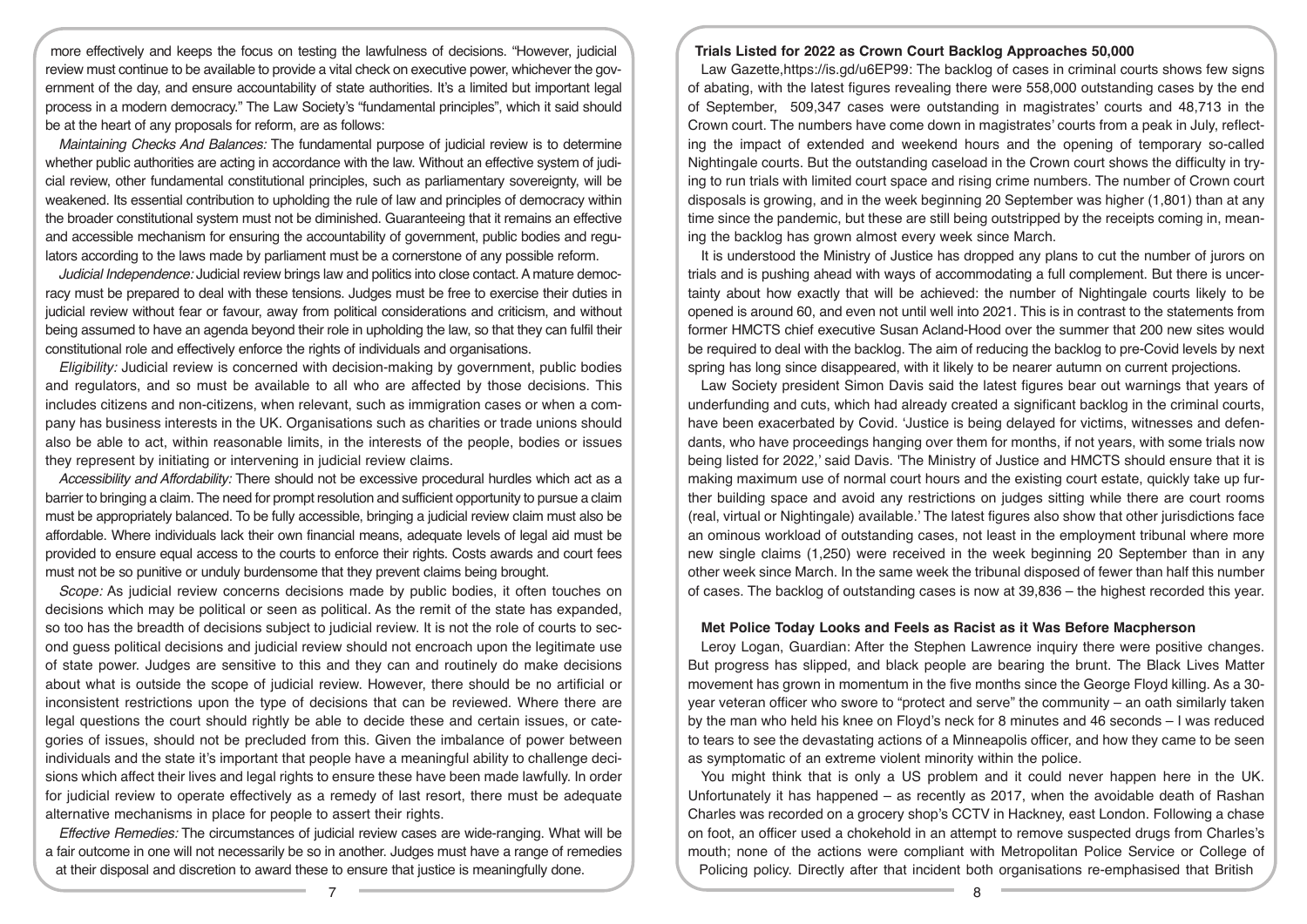officers were unauthorised to use such holds and tactics in drug searches, reiterating that in those circumstances the suspect should be treated as a patient and not just as a prisoner. However, the inquest decided the officer was not responsible for his death.

Other tactics, such as section 1 stop-and-searches, also point to aggressive policing. The Met accounts for more than 300,000 of these encounters per year – half the national total – even though it is only one of 43 forces in England and Wales. The problem is not only in the volume of stops that are carried out but also the pre-emptive use of force – handcuffing people before the search is justified. Added to this is the racial profiling that has been evident for decades, where a black person is nine times more likely to be stopped and searched for drugs than a white person. For section 60 stops, pre-authorised by an inspector or above, the disproportionality is even greater: black people are stopped more than 11 times more than white people.

I recognise the increasing danger our officers face: more knives on the streets, along with antiauthority militants who direct their anger towards the police. Officers have suffered a growing number of injuries, and there have been heartrending fatalities too. Yet these tragedies cannot be used to justify punitive enforcement tactics that erode trust and reinforce many people's perception of the police, and the Met in particular, as an occupying force and not a service. In fact, when I observe Met policing today, the look and feel of it is similar to the organisation I was part of back in the 1990s. That's before the 1999 Macpherson inquiry, which uncovered institutional racism and which was supposed to have sparked an overhaul in how the Met and other constabularies were run.

Back then, policing across the country had no independent oversight, and no one with the power to make it become more reflective of the community it served. Today most forces, including the Met, are well off the pace in trying to become representative organisations, even though, in the first 10 years after the Macpherson report, the Met showed significant improvement, with the proportion of black, Asian and minority-ethnic officers rising from about 2% to 12%. This was primarily down to the independent oversight of the Stephen Lawrence Steering Group, which monitored recruitment, retention and progression. This helped to create a working environment that was more positive for minority officers to survive and strive, resulting in lower resignation rates. It also reduced the disproportionate number of disciplinary investigations that ethnicminority officers faced. I can testify to that, having been subject to a witch-hunt for an £80 expenses claim while white officers in similar circumstances faced no action.

Improving the experiences of black police staff at work, and the service to the black community beyond, is the overarching aim of the Black Police Association (BPA), formed in 1994, of which I am a founder member. Our goals put us directly at odds with the Metropolitan Police Federation – the rank-and-file officers' statutory staff association – because they knew we were looking at making culture changes both internally and externally. Even before we launched, they opposed us – stating we were an unnecessary development, and lobbying the Met commissioner in an attempt to prevent us from forming. They saw our presence – correctly – as a sign of their failure to adequately represent and support black officers. This set the tone for our relationship with white officers, who would try and intimidate us at our workplaces.

When Macpherson uncovered the disparity between the quality of policing that white and black communities received, stating clearly it was down to institutional racism, the federation resisted the inquiry's recommendations. I observed this directly in my role at that time as the first chair of the national BPA. I was amazed how much pressure the federation used on chief constables at Home Office meetings – repeatedly stating their members felt tarnished by the term "institutional racism", and claiming their officers were frightened to use their powers

on the street in black neighbourhoods. I saw police chiefs nodding along, which made me feel the tail was wagging the dog. Thankfully, Jack Straw, the then home secretary, would not play along with their tactics and held constabularies and the federation to the recommendations, helping to improve black communities' trust in the police.

Subsequent home secretaries with a similar approach in holding the Met and its federation to account have produced similar results. Sadly, the last to do so was Theresa May, who left that office in 2016. Since then her successors have had a light touch on the constabularies and their federations, especially in the Met, and we now have a more intolerant work culture that is also toxic to the survival of black, Asian and minority-ethnic officers. This is leading to black people facing an ever more disproportionate use of force – be it the use of handcuffs, Tasers or firearms – and they are ultimately twice as likely to die in police custody as white people. The only way to modernise the police service in a sustainable way, and make it fit for the 21st century, is by ensuring it moves on from its archaic mentality. It needs to start understanding and embracing racial diversity, equality and inclusion now, and making sure its new way of thinking impacts on the way it polices all communities, every single day. • Leroy Logan is a former superintendent in the Metropolitan police and a former chair of the Black Police Association.

#### **Regina V Joseph Karumba Wangige**

[A plea of "Autrefois Convict" ( Law French for "previously convicted") is one in which the defendant claims to have been previously convicted of the same offence and that he or she therefore cannot be tried for it again]

1. The doctrine of 'Autrefois Convict' is narrowly circumscribed. There is, however, a wider principle, the broad effect of which is to preclude, in the absence of special circumstances, the pursuit of a subsequent prosecution based on substantially the same facts as resulted in a prior conviction: see Beedie [1998] QB 356. The issue on this appeal is whether such principle, properly applied to the circumstances of this case, should have required the Crown Court judge to stay, as an abuse, an indictment alleging causing death by dangerous driving.

2. The judge in the present case declined to order a stay. The appellant thereafter pleaded guilty to causing death by dangerous driving. It is common ground that this is one of those instances where a defendant may appeal against conviction notwithstanding that the fact of the conviction was based on his plea of guilt. Indeed the Single Judge has granted him leave to appeal.

72. Were there, nevertheless, special circumstances which justified the bringing of the further charge of causing death by dangerous driving? The arguments to us on this issue to a considerable extent, as we have indicated, deployed the same arguments as raised on the first issue.

73. The decision of the judge on this issue at this stage, prior to any ultimate decision as to whether or not to order a stay, was not an exercise of judicial discretion as such. Rather, it was an exercise of judicial evaluation by reference to the circumstances of the case. But, that said, the appellate court will ordinarily be slow to interfere with such an evaluation.

74. In the present case, however, the judge's reasoning was, with all respect, flawed. She made clear, for instance, that one point which she relied on in reaching her ultimate conclusion on special circumstances was the very wide disparity in gravity between the two sets of proceedings. But that will usually be the case in this context. Indeed the disparity in Beedie itself could hardly have been wider: yet the Court of Appeal specifically held that that of itself could not amount to a special circumstance. Moreover, the judge had also relied for this purpose on a differentiation between what happened before and what happened after the collision: but for the reasons given above that was not an available factor to be relied upon, either.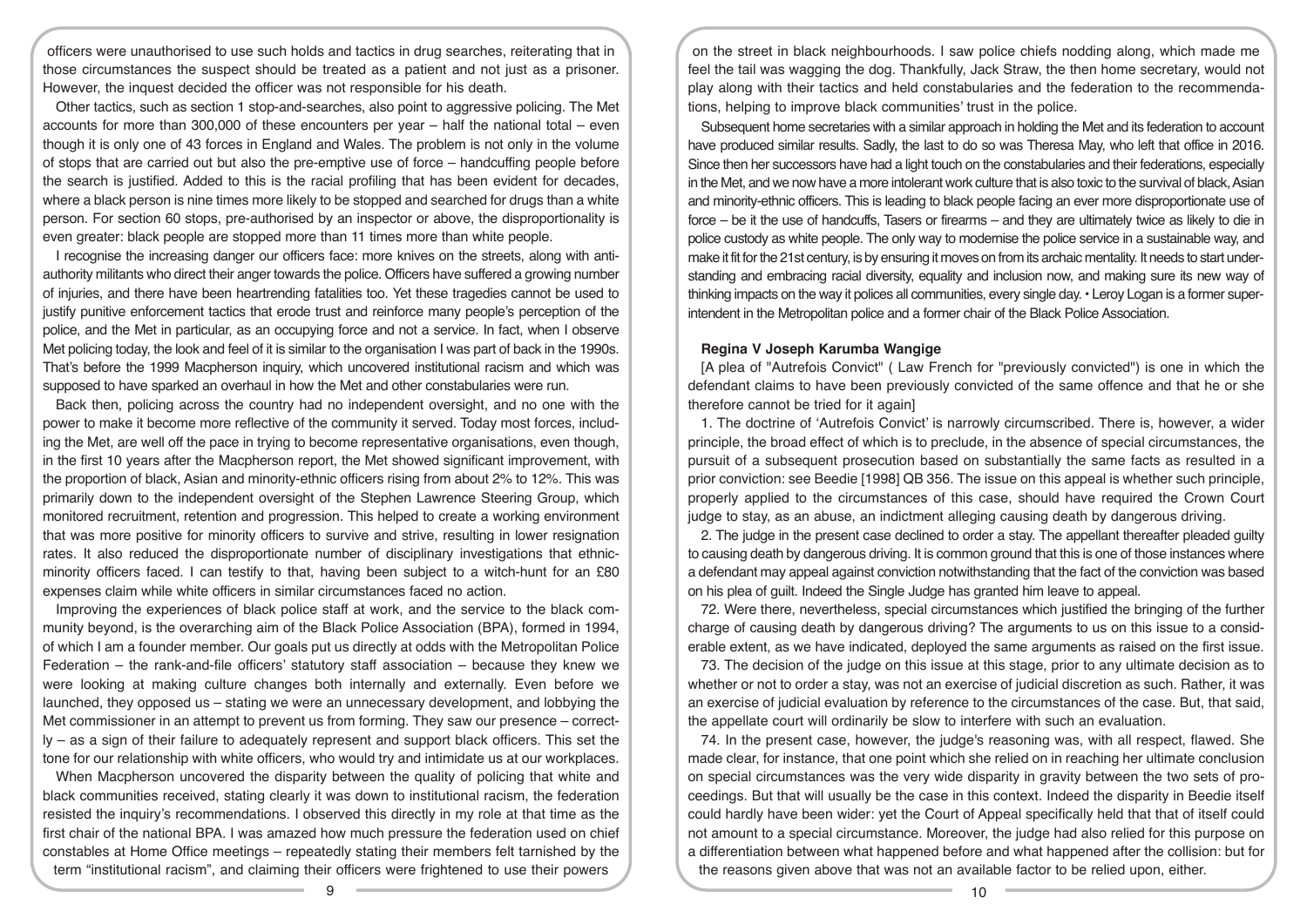75. However, the judge's central point was based on the new report of Mr Hague, subsequently obtained, which had identified errors in PC Hannan's report. Does this of itself sufficiently constitute special circumstances for this purpose?

76. Mr Butler was disposed to argue that there had been unreasonable behaviour on the part of the prosecution at the time of the first charging decision. If, as has since been said, PC Hannan was relatively newly qualified in his post and in particular had very limited expertise in CCTV image analysis on speed, then all the more reason, Mr Butler submitted, to have raised at the time supplemental questions on his shortly expressed conclusions on the issue of speed or to have obtained the views of a further and more experienced expert: and all the more so in the light of Mr Rashid's statement and in the light of what the CCTV had appeared to indicate by reference to the relative speed of the Astra compared to other cars captured on the CCTV.

77. We do not accept this particular point. The Crown Prosecution Service evidently had considered the matter carefully and, on the basis of the materials available to them (which included PC Hannan's Report and statements), decided not to pursue a charge of causing death by dangerous driving: explaining this to the Magistrates Court. We are certainly not prepared to find that they acted unreasonably in placing reliance on PC Hannan's report and in their initial charging decision.

78. But, that said, matters need to be looked at more widely than that. The police themselves made their investigations. The method and product of their investigations cannot be divorced from the charging process as a whole in this case. Here, they did not choose to instruct Mr Hague. They chose to instruct PC Hannan. He produced his Collision Report, which was detailed. He did not qualify his opinion on the issue of speed by indicating that he lacked the appropriate expertise or in any other way; and, notwithstanding the statement of Mr Rashid, there was no further discussion or exploration of the point at that time. The prosecuting authorities, bluntly put, have to live with that.

79. In our view, a change in position on charging made solely by reference to the new expert report obtained following initial conviction and sentence and founded on the same facts that were in existence at the time of the first charging decision cannot, in the circumstances of this case, amount to a special circumstance sufficient to justify refusing to grant a say. To hold otherwise would amount to a significant and unwarranted encroachment on the application of the principles of Henderson v Henderson and of Beedie and Phipps.

80. Mr McGuinness also sought to place some reliance on Antoine, where a stay was held properly to have been refused even where there had been an incompetent blunder as to initial charging by the prosecution and even where, as he pointed out, on no view had any fresh evidence emerged. But Antoine was demonstrably an exceptional case, very different from the present. First, in that case the erroneous charge as brought was contrary to what was really intended: the mind did not go with the act, as it were. But in the present case causing death by dangerous (or careless) driving was carefully considered as a possible charge and was consciously rejected. Further, in Antoine the defendant had from the start been expecting a sentence of 10 years and must have known, at the time he pleaded guilty in the Magistrates' Court and was sentenced on the same day, that he was the undeserving beneficiary of a complete blunder. Moreover, in that case attempts to correct the error were immediately made by the prosecution and fresh charges were very swiftly brought. In the present case, however, the appellant would, as Mr McGuinness fairly accepted, reasonably have believed that, on being sentenced in the Magistrates' Court and when it had been openly said that he was not to be sentenced for causing Mr Lee's death, that was the end of the matter. In fact, the present charges were not even

brought (as we were told, without any prior notification to the appellant) until some two years later. Overall, in Antoine it could properly be adjudged that continuance of the proceedings did not offend the court's sense of justice and propriety. That is not so here.

81. In so concluding on this aspect of the case, we make clear that we are not saying that the obtaining of fresh expert, or other, evidence designed to correct an error or oversight or omission relevant to a first charging decision can never sufficiently constitute a special circumstance. Ultimately, all will depend on the particular circumstances of the particular case. What we do say is that on such a scenario very close scrutiny indeed is called for before it may properly be adjudged that a second prosecution may fairly proceed.

82. Conclusion. The principles established in cases such as Elrington and Beedie are important ones. They are not to be circumvented, when they properly come into play, in the absence of circumstances which can properly be described as special. That is not the situation here: the prosecution have not established the existence of special circumstances.

83. The position that has arisen in the present case is particularly unfortunate, given the dissatisfaction, expressed forcibly at the time, of Mr Lee's family with the initial charging decision and given also the fact that they will no doubt have since been told that the appellant had subsequently pleaded guilty to causing death by dangerous driving. That is very regrettable. But our conclusion, applying the principles established by the authorities to the circumstances of this particular case, must be that the appeal is allowed and the conviction quashed.

# **Irish High Court: Surrender of Ian Bailey to France Over 1996 Murder Refused**

Andrew McKeown, Irish Legal News: The Minister for Justice and Equality sought an order for the surrender of Mr Bailey to the French Republic pursuant to a European Arrest Warrant (EAW) issued by Vincent Feron, deputy prosecutor at the Cour d'Appel de Paris (Court of Appeal in Paris). The EAW seeks the surrender of Mr Bailey to serve a sentence of 25 years' detention imposed by the Cour d'Assises (Court of Assize) in Paris in May 2019, for the murder of Sophie Toscan du Plantier, a French citizen, at Schull, Co Cork, in December 1996.

The killing was investigated by An Garda Síochána and Mr Bailey, a UK national, who was a neighbour of Ms du Plantier, became a suspect. A file was sent by gardaí to the Director of Public Prosecutions (DPP) who decided there should be no prosecution against him for any charge in relation to the killing and accordingly no prosecution was brought in Ireland against him. The file was reviewed on a number of occasions and the decision not to prosecute was confirmed.

He was tried in absentia in France in 2019, and he had no legal representation at that trial.

The EAW was endorsed by the High Court on 16 December 2019. It was executed by An Garda Síochána and Mr Bailey was admitted to bail on the same day. The European Arrest Warrant Act 2003 s.45 provides: "A person shall not be surrendered if he or she did not appear in person at the proceedings resulting in the sentence" in respect of which the EAW, unless the issuing country deals with certain matters in the EAW form. France indicated that Mr Bailey would be personally served with this decision after the surrender, and that, when served with the decision, he would be expressly informed of his right to a retrial or appeal, in which he would have the right to participate and which would allow the merits of the case, including fresh evidence, to be re-examined and which may lead to the original decision being reversed. Mr Justice Paul Burns was satisfied that the requirements of s.45 were met, and that this did not in itself preclude surrender. David Conlan Smyth SC with Ronan Munro SC and Marc Thompson BL, instructed by Frank Buttimer & Company, for Mr Bailey, argued against the surrender. Mr Conlan Smyth submitted that surren-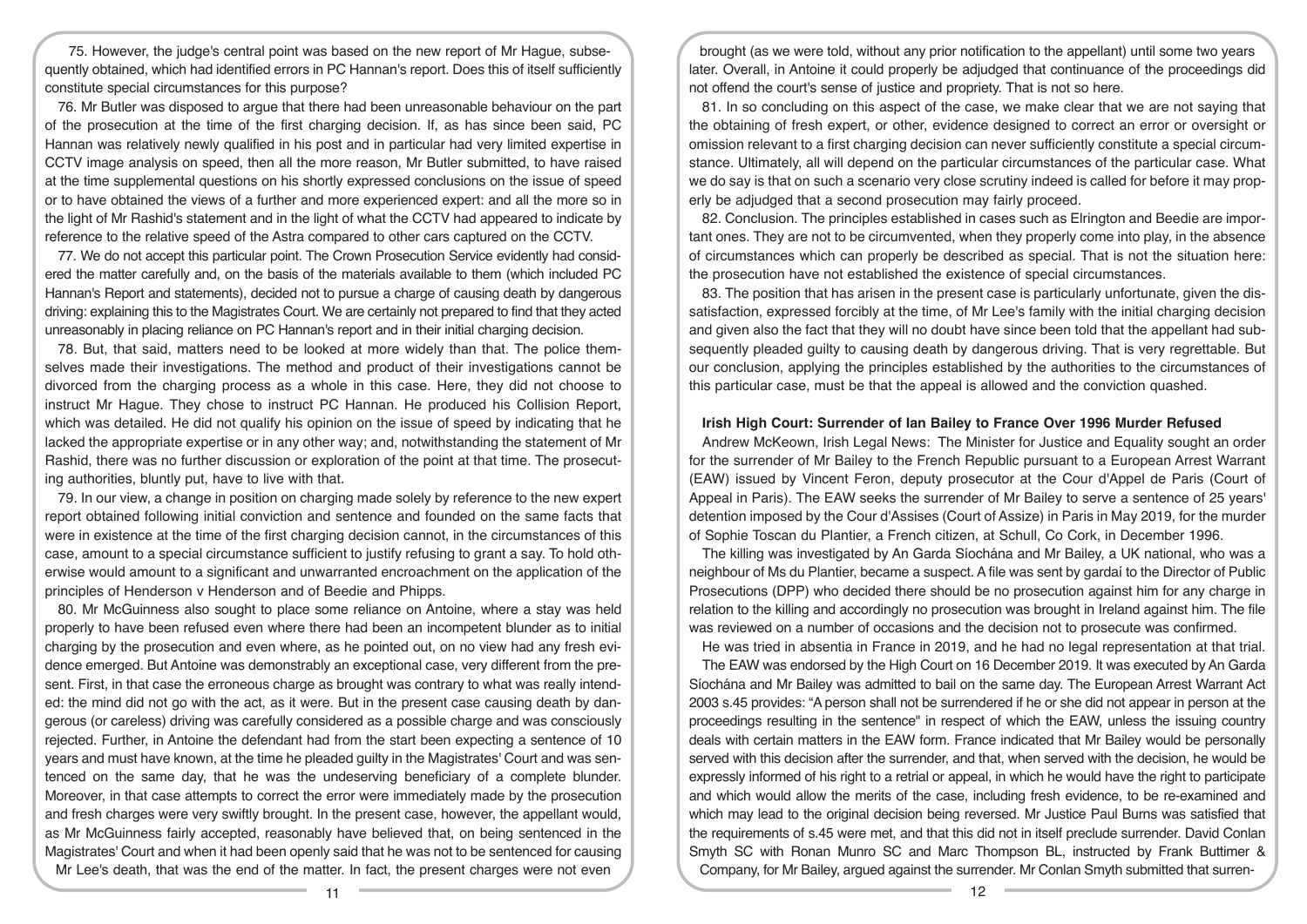der was precluded as the issue of his surrender to France was already determined in his favour by the Irish Courts in such a way as to amount to an estoppel or accrued right.

This was the third EAW issued by France seeking Mr Bailey's surrender. The first EAW was issued by France in February 2010, and the High Court ordered Mr Bailey's surrender, but this was overturned on appeal in 2012 by the Supreme Court in Minister for Justice and Equality v Bailey (no.1) [2012] 4 IR 1, which refused to order surrender on the grounds that there had been no decision at that stage to try Mr Bailey, and that s.44 precluded his surrender. The second EAW was issued by France in August 2016, but the High Court (Minister for Justice and Equality v Bailey (no.2) [2017] IEHC 482) refused to order his surrender on a number of grounds, including that the application was an abuse of process.

Robert Barron SC with Leo Mulrooney BL, for the Minister, submitted that the Supreme Court in Bailey No. 1 held that the surrender of Mr Bailey was prohibited under s.44 by virtue of the limited extraterritorial jurisdiction exercised by Ireland at that time in respect of murder, and in particular that such jurisdiction was limited to circumstances where the alleged perpetrator was an Irish citizen. It was submitted that such prohibition no longer applies as the basis upon which Ireland exercises territorial jurisdiction in respect of the offence of murder has been amended by the Criminal Law (Extraterritorial Jurisdiction) Act 2019 s.3(5), so that Ireland will seek to prosecute an offence of murder committed outside of Ireland where the alleged perpetrator is an Irish citizen or is ordinarily resident in Ireland. The Minister submitted that as Mr Bailey is ordinarily resident in Ireland, the State could prosecute him for murder committed outside of Ireland, and in such circumstances s.44 of the Act 2003 no longer prohibits his surrender.

Mr Conlan Smyth argued that on a proper interpretation of s.44 and the principle of reciprocity of jurisdictional bases, the fact that Ireland will now prosecute persons ordinarily resident in Ireland in respect of murders committed outside of Ireland makes no difference, as the requisite reciprocity has still not been established. France bases its extraterritorial jurisdiction on the nationality of the victim, while Ireland bases its extraterritorial jurisdiction on the nationality or ordinary residence of the alleged perpetrator. Thus, even if at the time of the hearing in Bailey no.1 Ireland had asserted jurisdiction to prosecute persons ordinarily resident in Ireland in respect of a murder committed abroad, the decision in Bailey no. 1 would not be any different as the requisite reciprocity did not exist.

The wording of s.44 was the subject of adverse judicial comment in Bailey no. 1. Mr Justice Adrian Hardiman said that that the wording was "a little difficult to understand because of the use of too many words and their deployment in a peculiar and rather unnatural order." Mr Justice Donal O'Donnell said that the task of interpretation, whether general or specific, is however particularly difficult in this case. The language of s.44 of the Act of 2003 is somewhat opaque." Despite such commentary, Mr Justice Burns noted that the wording of s.44 has not been amended and "remains in its initial unsatisfactory form." Mr Justice Burns considered the interpretation of s.44 of the Act of 2003 as set out in Bailey No. 1, and the judgment of Mr Justice Paul McDermott in Minister for Justice and Equality v Pal [2020] IEHC 143, and found that the surrender of Mr Bailey remains precluded by virtue of s.44. "One may look at it another way by reversing the circumstances. If an Irish citizen was murdered in France by a UK national, who was ordinarily resident in France, Ireland would not exercise extraterritorial jurisdiction or seek extradition of the offender. Thus, the requisite reciprocity does not exist."

Mr Justice Burns, having reviewed Tobin and Bailey No. 2, was satisfied that the principle of issue estoppel can apply in the context of an application for surrender. "I am also satisfied that a final judicial determination on a substantive issue, as opposed to a technical issue or alleged defect in the warrant, resulting in a refusal to surrender can give rise to an accrued right not to be surren-

dered on the part of the requested party." He noted Mr Justice O'Donnell's decision in Tobin that the "mere existence of a right does not preclude statutory interference with that right." As was observed by Lord Alan Rodger in Wilson v First County Trust Ltd (no.1) [2003] UK HL 40, the presumption is a weak one; all that the presumption requires is that the intention clearly appear and from the text of the specific words used from the context of the amending legislation. Mr Justice Burns was satisfied that Mr Bailey is "not merely someone who might have had a right to take advantage of the former legislative provision, but rather was someone in respect of whom 'something' had happened so that a right vested in him or accrued to him. That 'something' was an application for surrender hearing and a determination by the Supreme Court that he should not be surrendered. The question that then arises is whether in changing the relevant legislation to extend extraterritorial jurisdiction for murder to persons ordinarily resident in Ireland, the Oireachtas intended to deprive the respondent (or others in a similar position) of the benefit of that previous decision not to surrender and thus make him amenable to future surrender."

Conclusion: The Surrender of Mr Bailey is precluded by virtue of s.44, by reason of a lack of the requisite reciprocity required thereunder, notwithstanding the enactment of the Criminal Law (Extraterritorial Jurisdiction) Act 2019. Surrender of Mr Bailey is also precluded by virtue of an accrued or vested right to the benefit of the previous judicial determinations refusing such surrender, which he was not divested of by reason of the enactment of the 2019 Act.

# **4,39 Drug Deaths: Surge in Fatalities of Female Cocaine Users**

Read more: BBC News: Drug-related deaths reached their highest level for a quarter of a century last year as the number of women who died after using cocaine surged. Figures showed 4,393 people died in England and Wales from drug poisoning. Cocaine deaths increased for the eighth year running, rising by 7.7% for men and 26.5% for women. The Office for National Statistics said the overall death rate for men was twice as high as for women, however. About two-thirds of all deaths from drug poisoning were due to drug misuse, the ONS said - meaning the underlying cause was drug abuse or addiction, or they involved illegal drugs. Overall, deaths rose only slightly from 4,359 registered in 2018 to 4,393 registered in 2019. But that figure is the highest since records began in 1993.

Opiates such as heroin and morphine were involved in more than half of deaths where the drug type was known. The ONS said rates of drug poisoning have been on a "steep upward trend" since 2012 due to rises in heroin and cocaine deaths. Taking age into account, the death rate for men declined slightly in 2019, while for women it increased for the tenth consecutive year. Niamh Eastwood, director of drug policy charity Release, said two Parliamentary committees - the Health and Social Care Select Committee and the Scottish Affairs Select Committee - had called for reform of drug policy to tackle these deaths. The health committee recommended "non-judgemental harm reduction" policies and called for a consultation on decriminalising drug possession for personal use. She said the prime minister and home secretary should "stop playing politics and listen to the evidence".

Death rates were highest in deprived areas, with people in their 40s living in the poorest neighbourhoods at least five-and-a-half times more likely to die from drugs than those in the least deprived, the ONS said. The north-east of England had the highest drug-related death rate, almost three times higher than the area with the lowest rate in 2019, the east of England. "Investment in these communities, adequate housing, restoring benefits to a decent level, along with drug policy and harm reduction initiatives can save lives," Ms Eastwood said. The age